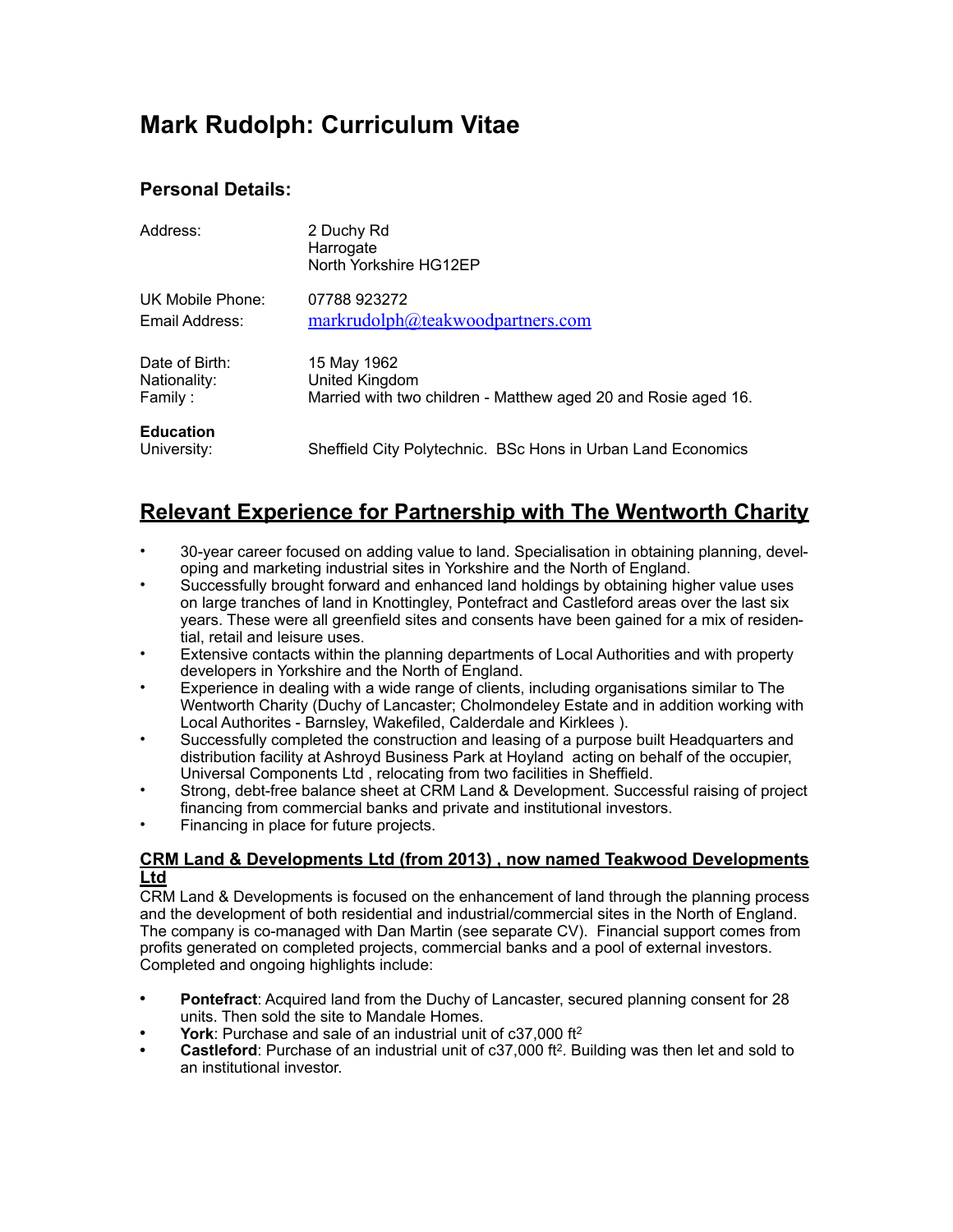- **• Barnsley**: Bought a residential site, acquired planning for 28 units. Subsequent JV with Saul Homes , a local house builder. First phase of building has been sold and second phase of a further 8 units has now commenced.
- **• Newcastle**: Purchase of the Former SIG unit just off Scotswood Road and subsequent sale to JJ Food Services Ltd.
- **•** Advising **Keyland** (Yorkshire Water development arm) on 2 significant land holdings in Huddersfield and Halifax.

#### **DeVilliers Development Solutions (from 2010):**

Founded DDS to pursue development projects on my own. Focus similar to that of CRM. Projects have included:

- **• 55 Acres of Land at Pontefract Road, Knottingley**: Representations were successfully made through the LDF process in Wakefield and Outline Consent was gained for 650 homes, a pub and a convenience store in 2014. 16 acres have subsequently been sold, with the first homes being completed in April 2015.
- **• 17 acres at Cobblers Lane, Pontefract:** (This project was carried out in Cobblers Lane Ltd) Representations were made through the LDF process and an allocation was gained for residential use on the land. Detailed planning consent for 183 homes has subsequently been granted and the site has been sold to Linden Homes Ltd.
- **• Five Towns Park, Castleford** : 120 acres at Junction 32, M62, Castleford: Promotion of this green belt site for use as a mix of Leisure - 10,000 seat stadium for Castleford Tigers Rugby League team, 40 acre park and 580,000 sq ft of retail use. The site has received planning consent and pre commencement works have now commenced.
- **• 17,000 ft2 Industrial Building at Ainley Bottom, Elland:** The purchase of the former Zenith Hygiene building on Ainley Bottom and subsequent sale to a local manufacturer of mountain bikes.

#### **PPG Land (1999-2010):**

In 1999, I established PPG Land in Leeds. PPG Land (owned by Premier Property Group, a Development Company based in Edinburgh). PPG Land specialised in commercial development throughout the North of England. I led the team in all aspects of the projects. Highlights included:

- **• Premier Park, Leeds (J30 of the M62):** A development of three distribution units sold to Prima Electrical (100,000 ft<sup>2</sup>), Warburton's (27,000 ft<sup>2</sup> cross docking facility on 3.5 acres) and Bridisco Electricals (80,000 ft2 Northern Distribution Centre).
- **• Lowfields Business Park, Elland:** Two phases of development totalling over 650,000 ft2. Buildings sold to Decorative Panels Ltd (100,000 ft<sup>2</sup> manufacturing facility and 10,000 ft<sup>2</sup> office HQ), BUPA (22,000 ft2 Northern Distribution Centre), Sunguard Security Services  $(35,000$  ft<sup>2</sup> disaster recovery building), Liverpool Victoria (120,000 ft<sup>2</sup> sold and subsequently let to ARLA dairies), and SCS Furniture (50,000 ft2 Distribution Centre).
- **Link 62, J31 M62:** 1,300,000 ft<sup>2</sup> Distribution development at J31 of the M62. PPG entered into Option Agreements with the Landowners, Duchy of Lancaster and Yorkshire Forward to acquire 103 acres of land, subject to detailed negotiations with the Highways Agency relating to junction capacities and also negotiations with the LPA relating to planning gain encompassing both Link 62 and the adjoining site of 50 acres.. The infrastructure was subsequently constructed and two buildings of 100,000 ft<sup>2</sup> and 64,000 ft<sup>2</sup> were built and sold to a food processing division of Asda and Dreams (furniture). A plot of 30 acres was also sold to HSBC for its National Data Centre .

#### **Scarborough Development Company (1995-1999)**:

Worked closely with the Chairman on projects throughout the UK. Projects included:

**Broadway in Victoria** (former HQ of London Transport). Led the development team that i) negotiated the lease surrender; ii) agreed the terminal schedule of dilapidations with the Occupier; iii) agreed the design of a new 80,000-ft<sup>2</sup> grade A office building; and iv) secured a planning consent for redevelopment.